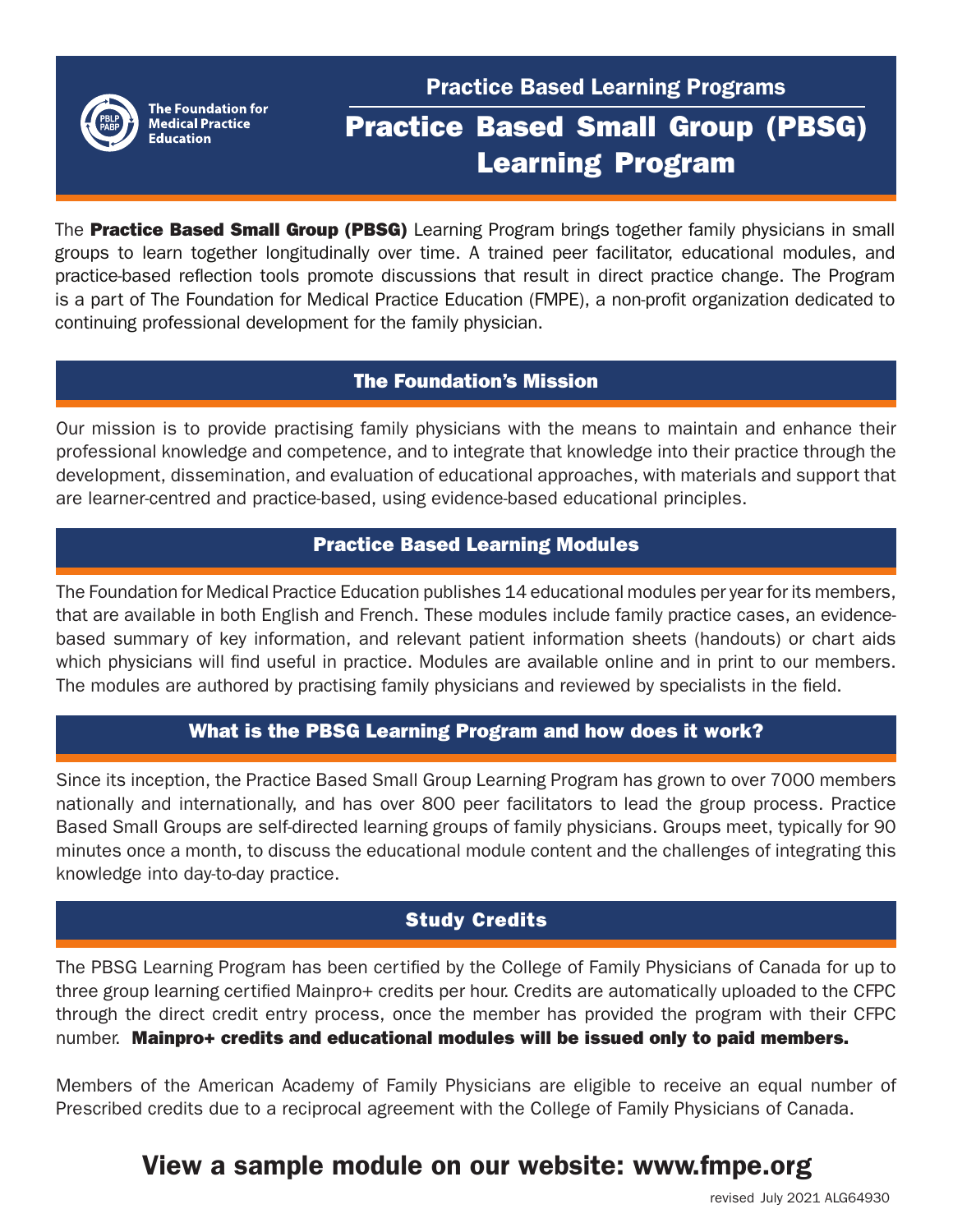MEMBERSHIP FEES: Canada: CDN \$395 per year. Mexico: CDN \$435 per year. International: CDN \$473 per year The annual membership fee is waived for facilitators after they have completed their training (for as long as they are actively facilitating a group).

**TO JOIN AN EXISTING GROUP:** Please contact the FMPE office to enrol and ask if you qualify for a pro-rated program fee. Complete the attached program registration form and email it to the office. Once we have received your registration form, we will send you a login and password to make your payment online.

**TO FORM A NEW GROUP:** The recommended group size is four to ten members. Determine a mutually agreeable time and place (physical or virtual) to meet. Groups typically meet for 90 minutes once a month, though many groups meet more frequently, and some groups stop for the summer. Each group must be led by an FMPE-trained facilitator. The group must be registered and have paid in full before the facilitator can be trained. There is a new group form that can be submitted on the website, fmpe.org. As well, each new member fills out their own registration form (below). Once we have received your registration form, we will send you a login and password to make your payment online. Alternatively, you can call Accounts Payable at 1.800.661.3249, Option 3 to make your payment over the phone.

**TO BECOME A FACILITATOR:** Contact the FMPE office for information on upcoming facilitator training workshops or visit fmpe.org for more information.

### PROGRAM REGISTRATION FORMS MAY BE SENT BY: Email and/or Phone

Telephone: (905) 525-9140, ext. 22219 Toll-free: (800) 661-3249 Email: fmpe@mcmaster.ca

#### PBSG MEMBERSHIP ADVANTAGES

The following are just a few of the important benefits of belonging to this Program:

l.

- **PBSG SESSIONS** that offer an informal and supportive learning environment to discuss actual practice cases and challenges with peers.
- **EDUCATIONAL MODULES** that are developed by family physicians for family physicians, and extensively researched by qualified staff; **MODULE TOPICS** that cover a wide array of practice issues, including acute care medicine; **PRACTICAL INFORMATION** (including practice aids and patient handouts) that can be readily used in clinical practice.
- A user-friendly **MEMBERS ONLINE** area (https://members.fmpe.org) for easy access to clinical modules and selected appendices (e.g. specific patient handouts) for day to day clinical uses. Also available is access to duplicate copies of study credit letters for past years as well as attendance records and payment receipts.
- An informative quarterly **NEWSLETTER** that includes discussion of issues relevant to clinical practice.
- **EXCEPTIONAL VALUE** for maintaining your professional educational competence.

#### Another FMPE program certified by The College of Family Physicians of Canada: *• Practice Based Individual Learning (PBIL) Program*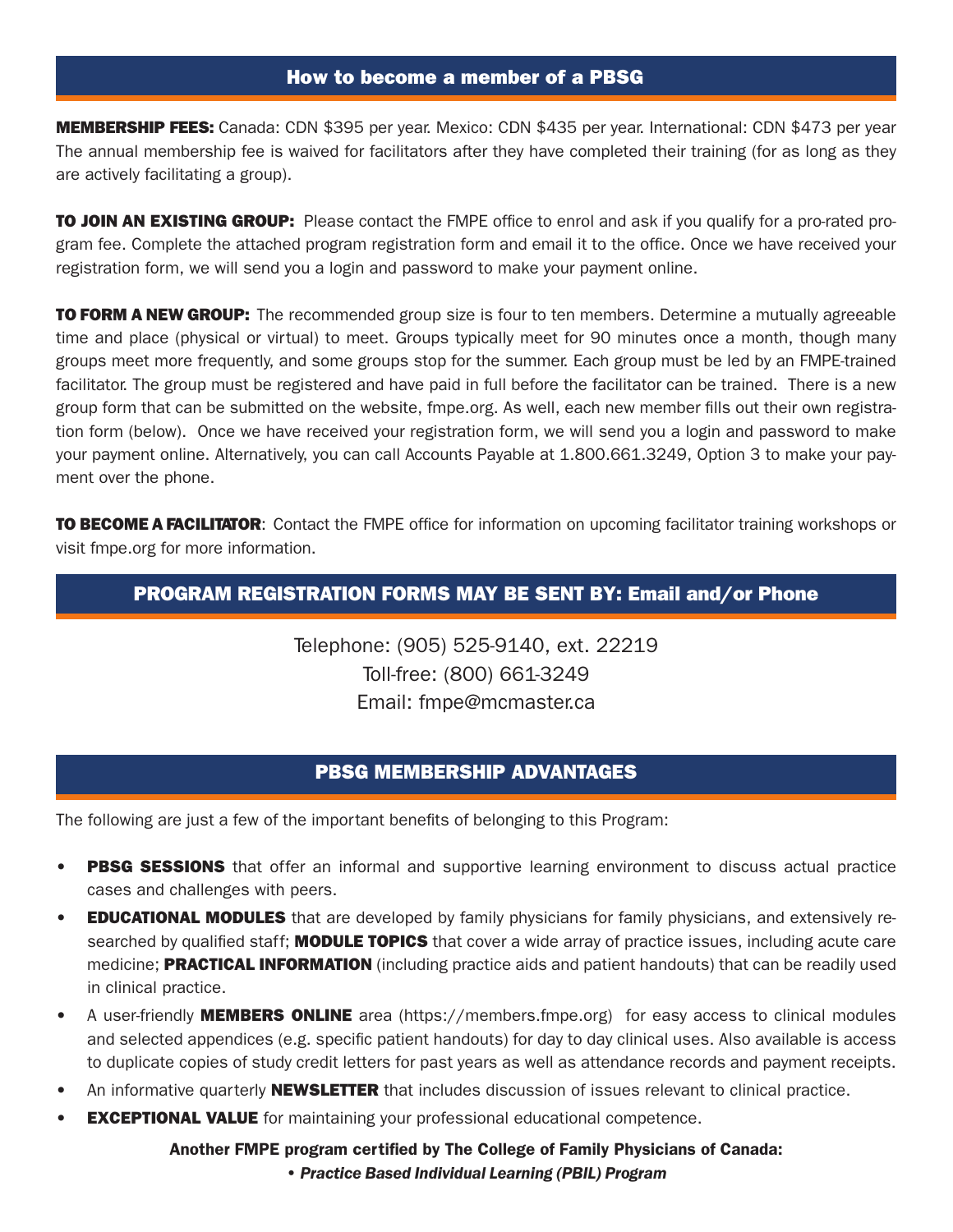

The Foundation for Medical Practice Education McMaster University 1280 Main Street West, DBHSC Room 4034 Hamilton, Ontario, Canada L8S 4K1

#### PRACTICE BASED SMALL GROUP (PBSG) LEARNING PROGRAM PBSG PROGRAM REGISTRATION FORM

Please complete both sides of this form.

#### CONTACT INFORMATION – PLEASE PRINT

|                                                                                                                                                                                                                                                                                                                                                                                                                                                                    | Mailing Address Preference: $\Box$ home $\Box$ work                                                                                                                                         |  |  |
|--------------------------------------------------------------------------------------------------------------------------------------------------------------------------------------------------------------------------------------------------------------------------------------------------------------------------------------------------------------------------------------------------------------------------------------------------------------------|---------------------------------------------------------------------------------------------------------------------------------------------------------------------------------------------|--|--|
| Salutation Preference: (Dr., Mr., Ms., Mx., etc.): _________                                                                                                                                                                                                                                                                                                                                                                                                       |                                                                                                                                                                                             |  |  |
| Designation: $\Box$ MD $\Box$ NP/RN (EC) Other                                                                                                                                                                                                                                                                                                                                                                                                                     |                                                                                                                                                                                             |  |  |
| Language Materials Preference: $\Box$ English<br>$\Box$ French                                                                                                                                                                                                                                                                                                                                                                                                     |                                                                                                                                                                                             |  |  |
| Gender. Do you identify as:<br>Female/Woman $\square$<br>$\Box$<br>Male/Man<br>$\Box$<br>$\Box$<br>Two-Spirit<br>Non-binary<br>$\Box$<br>□<br>Prefer not to answer<br>$I$ am a CFPC Member $\Box$ Yes CFPC# ________<br>$\Box$ No<br><b>Important:</b> To have your Mainpro+ credits automatically<br>submitted to the CFPC, you must provide a CFPC number.<br>Manual credit entry is not possible.<br>Note: e-mail address required for access to Members Online | Cell Phone:<br>$\begin{pmatrix} 1 & 1 & 1 \\ 1 & 1 & 1 \\ 1 & 1 & 1 \end{pmatrix}$<br>$(\text{private})$ ( $\_\_\_\_\_\_\_\_\$<br><b>Mailout:</b> $\Box$ Paper Module<br>$\Box$ Online Only |  |  |
| Please choose one of the following: $\Box$ New member $\Box$ Renewing member                                                                                                                                                                                                                                                                                                                                                                                       |                                                                                                                                                                                             |  |  |
|                                                                                                                                                                                                                                                                                                                                                                                                                                                                    |                                                                                                                                                                                             |  |  |
|                                                                                                                                                                                                                                                                                                                                                                                                                                                                    |                                                                                                                                                                                             |  |  |
| Have you had previous experience with PBSG (Practice Based Small Group) Learning? Please check ALL that apply<br>$\Box$ yes, attended an AdHoc PBSG workshop<br>yes, was a previous PBSG member<br>ш<br>no, have no experience with PBSG<br>yes, during my residency program<br>$\Box$<br>Ш<br>yes, was trained as a Residency PBSG facilitator<br>LΙ                                                                                                              |                                                                                                                                                                                             |  |  |
| <b>Member Fees:</b><br>USA/Mexico: CDN\$435.00<br><b>Canada: CDN\$395.00</b>                                                                                                                                                                                                                                                                                                                                                                                       | <b>International: CDN\$473.00</b>                                                                                                                                                           |  |  |

Note: Member fees are subject to change without notice.

#### Payment Information

Please fill out the registration and email it to us at fmpe@mcmaster.ca. Once we have you set-up on our Members Online area, we will send you a login and password with instructions to make your payment online to complete your registration. Or, if you prefer, you can call Accounts Payable at 1.800.661.3249, Option 3 to make your payment securely.

Signature: \_\_\_\_\_\_\_\_\_\_\_\_\_\_\_\_\_\_\_\_\_\_\_\_\_\_\_\_\_\_\_\_\_\_\_\_\_\_\_\_\_\_\_\_\_\_\_\_\_\_\_\_\_\_\_\_\_\_\_\_\_\_\_\_\_\_\_\_\_\_\_\_\_\_\_\_\_\_\_\_\_\_\_\_\_\_\_\_\_\_\_\_\_\_\_\_\_

*Refund Policy: Within two months of payment, full reimbursement less 25% administration fee. No refund after sixty days. Non-transferrable.*

*The Foundation for Medical Practice Education (FMPE) is committed to protecting the privacy of all individuals (members and non-members) who interact in any way with the FMPE and its Practice-Based Learning Programs. go to www.fmpe.org for a copy of our privacy policy. Please contact your provincial medical association for information on eligibility for reimbursement.*

(please turn over)